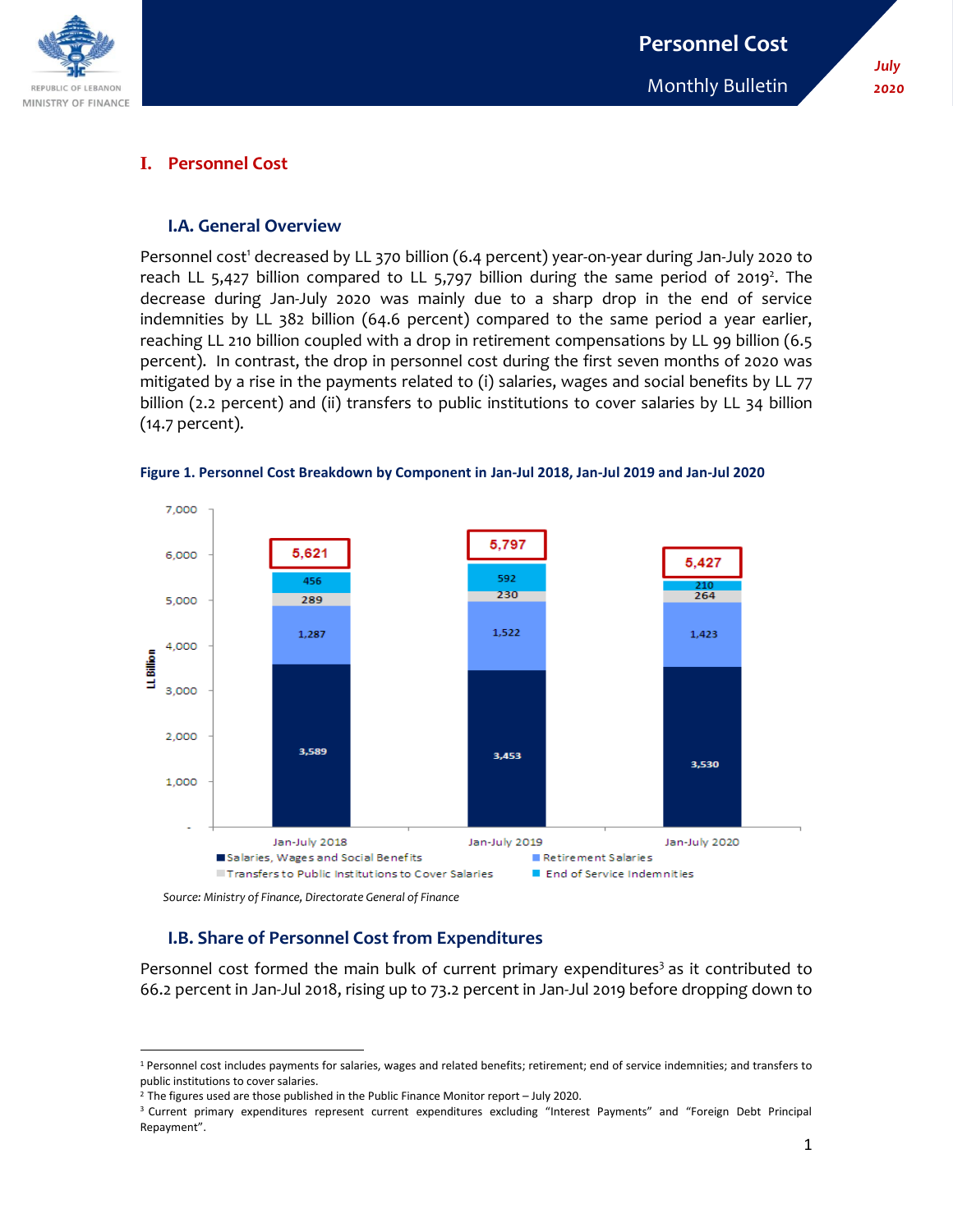

70.1 percent in Jan-Jul 2020<sup>4</sup>. Compared to total expenditures, personnel cost represented 36.1 percent of total expenditures in Jan-Jul 2018, rising to 41.0 percent of the total in Jan-Jul 2019 and to 47.4 percent of the total in the same period of 2020. The main reason behind the increase in the personnel cost as a share of total expenditures lies in a lower expenditure base with a year-on-year drop of 19.1 percent during Jan-Jul 2020.

The following figures represent the composition of total expenditures and current primary expenditures in the first seven months of 2020:





*Source: Ministry of Finance, Directorate General of Finance* 

*N.B.: Other expenditures mainly include payments to hospitals, judgments and reconciliation, mission costs, accounting adjustments and external services.* 

Others

## **II. Salaries, Wages, and Related Benefits**

Payments for salaries, wages and related benefits increased by LL 78 billion year-on-year to reach LL 3,531 billion in Jan-Jul 2020. Overall, this growth was mainly the result of a LL 102 billion (22.0 percent) increase in allowances paid to the military personnel adding to a LL 31 billion (23.1 percent) rise in the Government subscription and contributions in the public employees Cooperative. These increases were partly offset by a drop of LL 72 billion (11.6 percent) in salaries and wages paid to the education personnel.

In terms of composition, "salaries and wages" constituted 73.7 percent<sup>5</sup> of total payments for salaries, wages and related benefits to public sector employees in Jan-Jul 2020, followed by "allowances" (16.0 percent<sup>6</sup>) and "employment benefits" (3.3 percent), while "other payments" and "unclassified allowances" represented the remaining 7.0 percent of the total.

Furthermore, salaries, wages and related benefits increased as a share from total primary spending from 35.8 percent in Jan-Jul 2019 to 37.8 percent in Jan-Jul 2020.

The following figures represent the primary spending breakdown by component during the period under review.

 $\overline{a}$ 

 $4$  At the time where personnel cost decreased y-o-y by 6.4 percent during Jan-july 2020, current primary expenditures witnessed a lower decrease of 2.3 percent, mainly due to higher payments to Higher Council of Relief and Hospitals by LL 225 billion and LL 123 billion respectively over the covered period.

 $5$  Against a share of 77.3 percent during the same period of 2019.

 $^6$  Compared to a share of 13.1 percent in Jan-july 2019.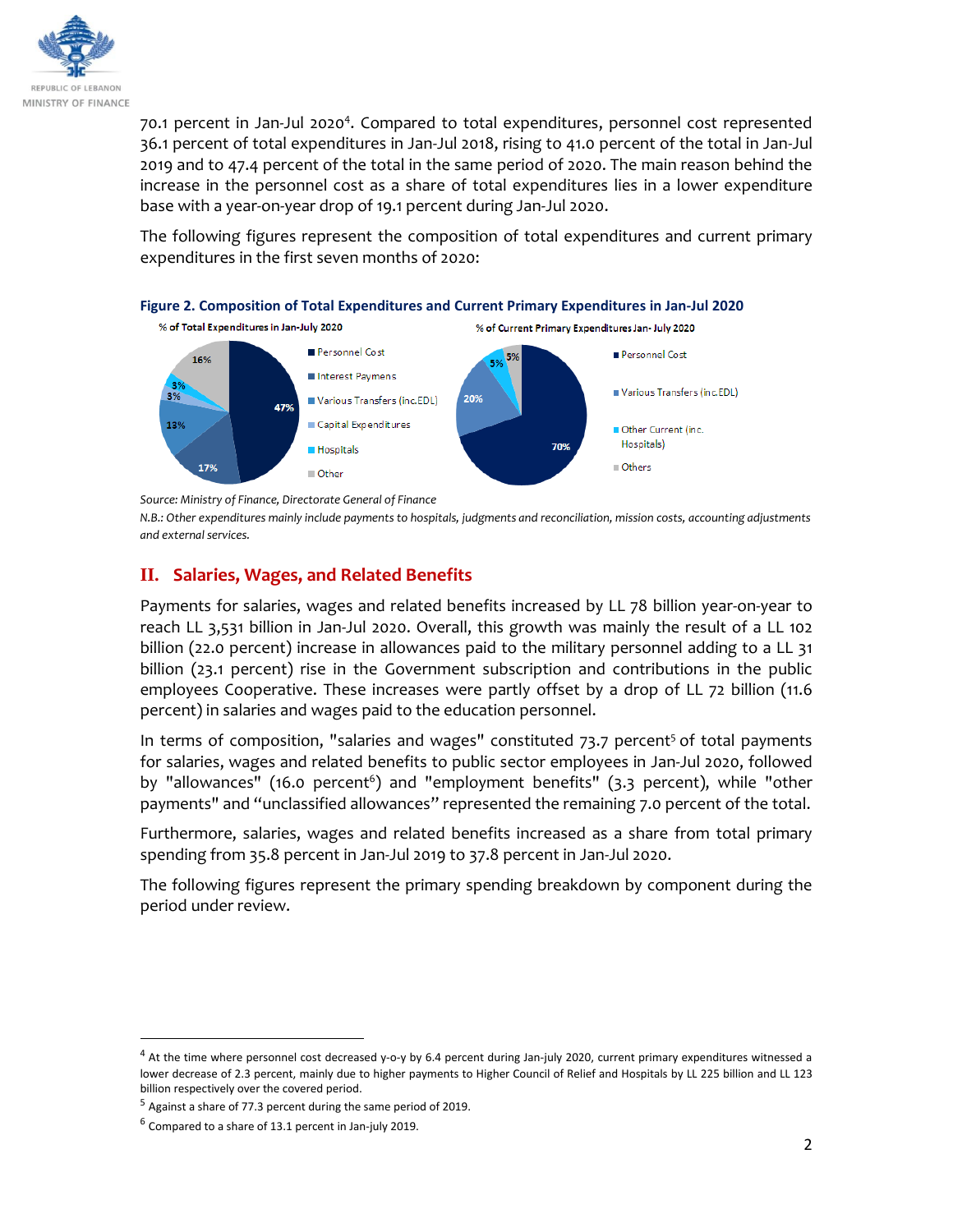

#### **Figure 3. Primary Spending Breakdown by Component during Jan-Jul 2019 and Jan-Jul 2020**



*Source: Ministry of Finance, Directorate General of Finance* 

*N.B.: Other expenditures mainly include transfers to CDR, transfers to public institutions to cover salaries, contributions to nonpublic sectors, VAT refund, and medicaments.*

| (LL billion)                                                     | <b>Basic Salaries</b> |       | <b>Employment</b><br>Benefits 4/ |                | Allowances 5/  |                | Other 6/    |                | <b>Total</b> |       |
|------------------------------------------------------------------|-----------------------|-------|----------------------------------|----------------|----------------|----------------|-------------|----------------|--------------|-------|
|                                                                  | 2019                  | 2020  | 2019                             | 2020           | 2019           | 2020           | 2019        | 2020           | 2019         | 2020  |
| <b>Military Personnel</b>                                        | 1,752                 | 1,762 | 59                               | 58             | 461            | 563            | 5           | $\overline{2}$ | 2,277        | 2,385 |
| Army                                                             | 1,150                 | 1,154 | 39                               | 39             | 308            | 322            | 1           | $\Omega$       | 1,498        | 1,516 |
| <b>Internal Security Forces</b>                                  | 440                   | 442   | 15                               | 15             | 124            | 195            | 4           | 2              | 583          | 654   |
| <b>General Security Forces</b>                                   | 123                   | 125   | 3                                | $\overline{2}$ | 19             | 34             | 1           | $\mathbf 0$    | 146          | 161   |
| <b>State Security Forces</b>                                     | 39                    | 41    | 1                                | 1              | 11             | 12             | $\circ$     | $\mathbf 0$    | 51           | 54    |
| <b>Education Personnel</b>                                       | 622                   | 550   | 35                               | 30             | $\mathbf{o}$   | $\mathbf{o}$   | $\mathbf 0$ | 14             | 657          | 593   |
| Civilian Personnel 1/                                            | 294                   | 291   | 35                               | 29             | $\overline{2}$ | $\overline{2}$ | 20          | 30             | 351          | 352   |
| <b>Government contribution</b><br>to employees cooperative<br>2/ |                       |       |                                  |                |                |                | 135         | 166            | 135          | 166   |
| <b>Customs Salaries 3/</b>                                       |                       |       |                                  |                |                |                |             |                | 34           | 36    |
| Total                                                            | 2,668                 | 2,603 | 128                              | 116            | 463            | 565            | 160         | 211            | 3,453        | 3,531 |

#### **Table 1. Salaries, Wages and Related Benefits Breakdown – Jan-Jul 2019 and Jan-Jul 2020<sup>7</sup>**

1/Includes salaries payments made to the Ministry of Public Health from the Guarantees account.

2/Government contribution to employees cooperative is provided to both the education and civil personnel. However, the allocation between the two types of personnel is not available and therefore is presented in a separate line item.

3/Includes salaries and wages and indemnities payment from guarantees account but excludes payments for allowances which are made from Customs Cashiers and can only be reclassified once Customs has sent the supporting document to the Directorate General of Finance.

4/Includes payments for family, transportation, overtime as well as various indemnities (including committee compensation and tax returns).

5/Includes payments for maternity and sickness, marriage, birth, death, hospital, education, medical and various social allowances, which are provided to military personnel only.

6/Amounts given to non-military bodies and includes (i) payments of bonuses, (ii) State contributions to the Mutual Funds covering Member of Parliaments, employees of the Lebanese University, judges, judges' aides and Islamic tribunal judges and (iii) State contributions (as an employer) to the National Social Security Fund public sector employees that are not covered by the Civilian Servant Cooperative.

l

<sup>&</sup>lt;sup>7</sup> Figures slightly differ from the aggregated ones in the Public Finance Monitor due to rounding effect.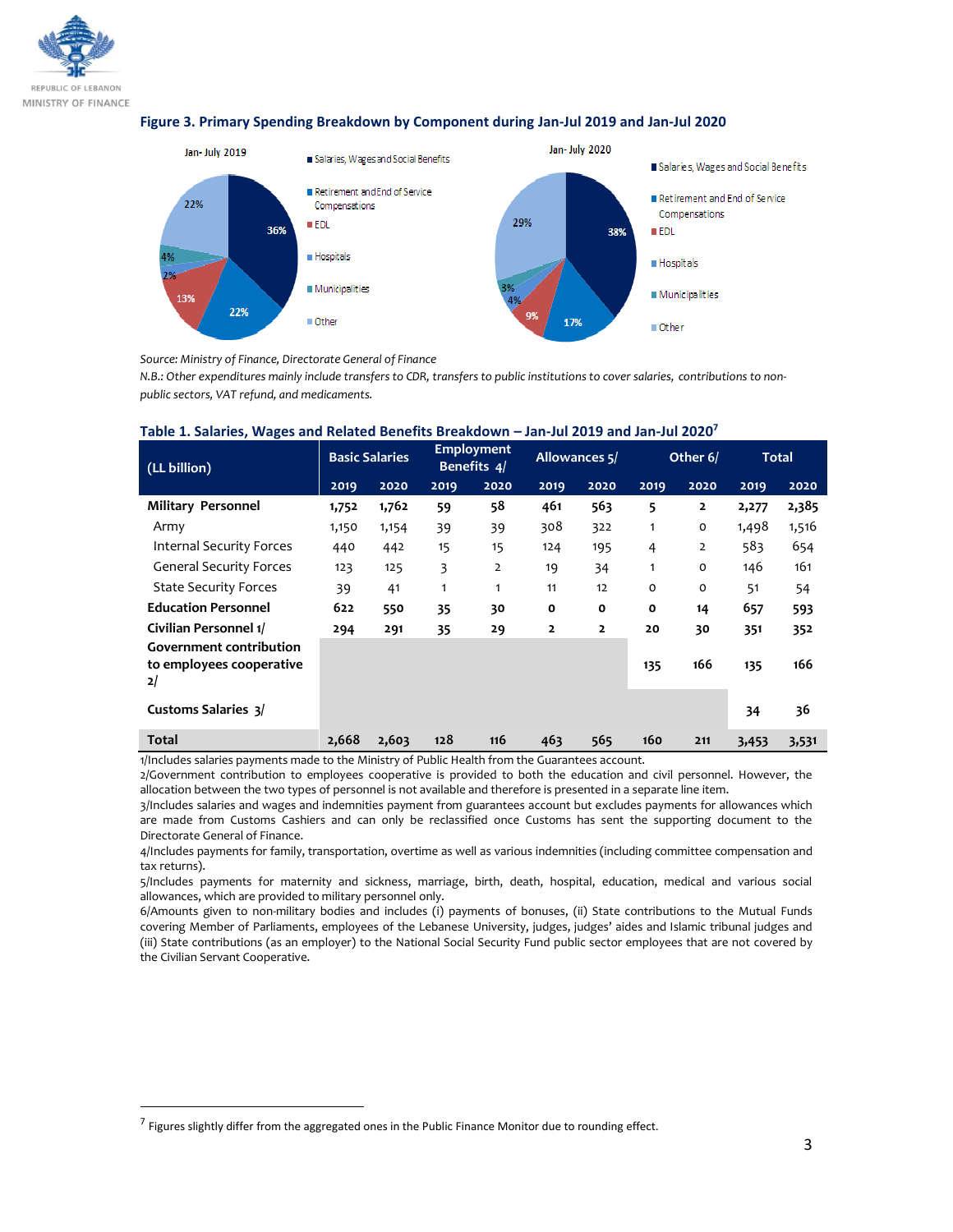

 $\overline{\phantom{a}}$ 

# **II.A. Salaries and Wages**

Salaries and wages of public sector employees, excluding indemnities, allowances and other benefits, decreased by LL 65 billion (2.4 percent) to reach LL 2,603 billion in Jan-Jul 2020. This decline was primarily the result of a contraction in salary payments for the education personnel.

#### *II.A.a. Salaries and Wages of Military Personnel*

Salaries and wages to the military personnel slightly increased by LL 10 billion (0.6 percent) in Jan-July 2020 compared to the same period of 2019. This was mainly attributed to a rise in salary payments to the Army by LL 4 billion (0.4 percent). In details, the basic salaries paid for the Army increased by LL 10 billion while the payments covering trainings abroad dropped by LL 3 billion and the payments for contractuals decreased by LL 3 billion. At the same time, salary payments for the other military bodies also increased by LL 2 billion each.

## *II.A.b. Salaries and Wages of Education Personnel*

Salaries and wages of the education personnel significantly decreased by LL 72 billion (11.6 percent) year-on-year and stood at LL 550 billion in Jan-Jul 2020. The drop was due to lower salary payments to contractuals at the Directorate General of Vocational Training by LL 48 billion $^8$ , coupled with an LL 18 billion drop in salary payments for contractuals at the primary education and a LL 17 billion decline in payments for the permanent personnel at the primary education. In addition, payments for trainees at the secondary education witnessed a yearon-year drop of LL 14 billion. This was partly offset by a LL 33 billion rise in salary payments for the permanent personnel at the secondary education.

#### *II.A.c. Salaries and Wages of Civilian Personnel*

Salaries and wages to civilian personnel decreased by LL 3 billion (0.9 percent) year-on-year compared to the same period a year earlier, to reach LL 291 billion in Jan-Jul 2020. At the level of the ministries, the Ministry of Foreign Affairs and Emigrants (MoFA) represented the largest wage bill during the covered period, with a share of 17.9 percent of total salaries and wages paid to civilian personnel, followed by the Ministry of Justice (16.3 percent of the total) and the Ministry of Finance (12.0 percent of the total). (*For further details, kindly refer to table 2*)

In details, employees in the Ministry of Public Health had the most notable nominal year-onyear decrease in salaries and wages in Jan-Jul 2020 with LL 2.1 billion<sup>9</sup> (14.2 percent). In contrast, the Ministry of Foreign Affairs and Emigrants (MoFA) witnessed a rise in salary payments by a LL 1.9 billion (3.8 percent)

<sup>&</sup>lt;sup>8</sup> In January 2019, an exceptional payment of LL 48 billion was made to contractuals at the DGVT covering 30 percent of their fees pertaining to the academic year 2017/2018 according to decisions # 221, 222, 243, 244 dated 21/12/2018.

<sup>&</sup>lt;sup>9</sup> This decrease can be largely attributed to payments pertaining to 2017 and 2018 that were paid during 2019.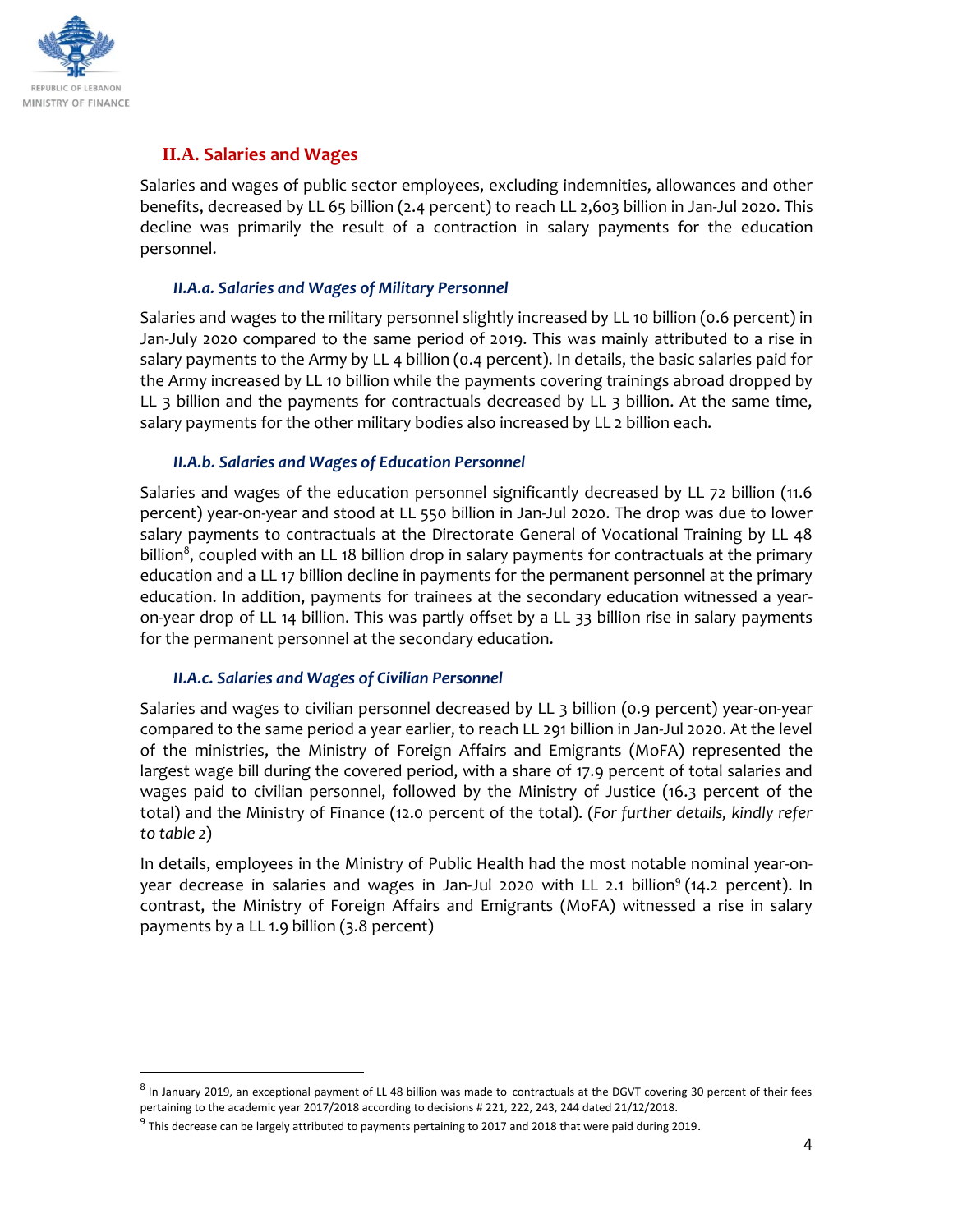

| Table 2. Civilian Salaries and Wages Dieakuown by Ministry – Jan-Jul 2015 and Jan-Jul 2020 |         |         |                       |  |  |  |  |  |
|--------------------------------------------------------------------------------------------|---------|---------|-----------------------|--|--|--|--|--|
| (LL million)                                                                               | Jan-Jul | Jan-Jul | % from Total Civilian |  |  |  |  |  |
|                                                                                            | 2019    | 2020    | Personnel in 2020     |  |  |  |  |  |
| Ministry of Justice                                                                        | 50,243  | 52,160  | 17.9%                 |  |  |  |  |  |
| Ministry of Foreign Affairs and Emigrants                                                  | 47,669  | 47,556  | 16.3%                 |  |  |  |  |  |
| Ministry of Finance                                                                        | 34,776  | 34,890  | 12.0%                 |  |  |  |  |  |
| Presidency of the Council of Ministers                                                     | 28,356  | 27,795  | 9.5%                  |  |  |  |  |  |
| Parliament                                                                                 | 25,526  | 25,562  | 8.8%                  |  |  |  |  |  |
| Ministry of Public Works and Transportation                                                | 15,872  | 17,369  | 6.0%                  |  |  |  |  |  |
| Ministry of Agriculture                                                                    | 15,197  | 14,862  | 5.1%                  |  |  |  |  |  |
| Ministry of Public Health                                                                  | 15,316  | 13,135  | 4.5%                  |  |  |  |  |  |
| Ministry of Interior & Municipalities                                                      | 10,282  | 9,516   | 3.3%                  |  |  |  |  |  |
| Ministry of National Defense                                                               | 9,434   | 9,268   | 3.2%                  |  |  |  |  |  |
| Other                                                                                      | 41,130  | 39,014  | 13.4%                 |  |  |  |  |  |
| <b>Total</b>                                                                               | 293,801 | 291,128 | 100%                  |  |  |  |  |  |

#### **Table 2. Civilian Salaries and Wages Breakdown by Ministry – Jan-Jul 2019 and Jan-Jul 2020**

*Source: Ministry of Finance, Directorate General of Finance* 

## **II.B. Payment of Allowances**

The cumulative payment of allowances to public sector employees increased significantly by LL 101 billion (21.9 percent) to reach LL 565 billion in Jan-Jul 2020. The hike was mainly due to a LL 71 billion (57.5 percent) rise in allowances paid to the Internal Security Forces reaching LL 195 billion, and a LL 15 billion (81.1 percent) increase in allowances disbursed to the General Security Forces reaching LL 34 billion by the end of July 2020. In addition, allowances disbursed to the Army increased by LL 14 billion (4.5 percent) during the covered period to reach LL 322 billion in Jan-Jul 2020.

In details, allowances paid to the Internal Security Forces witnessed a sharp hike of LL 71 billion (57.5 percent) mostly due to a LL 54 billion rise in hospital expenses and a LL 13 billion increase in sickness and maternity expenses.

In addition, allowances paid to the General Security Forces rose by LL 15 billion in Jan-Jul 2020 compared to the same period 2019, given a rise in hospital expenses by LL 9 billion along with a LL 7 billion hike in sickness and maternity expenses.

Lastly, allowances paid to the Army increased by LL 14 billion, mainly because of an LL 18 billion hike in sickness and maternity expenses along with a LL 12 billion increase in hospital expenses partly counterbalanced by a decrease of LL 21 billion in school indemnities.

## **II.C. Government subscription and contributions in the Employees Cooperative**

Payments covering the government subscription and contributions to the Employees Cooperative reached LL 166 in Jan-Jul 2020 compared to LL 135 billion a year earlier.